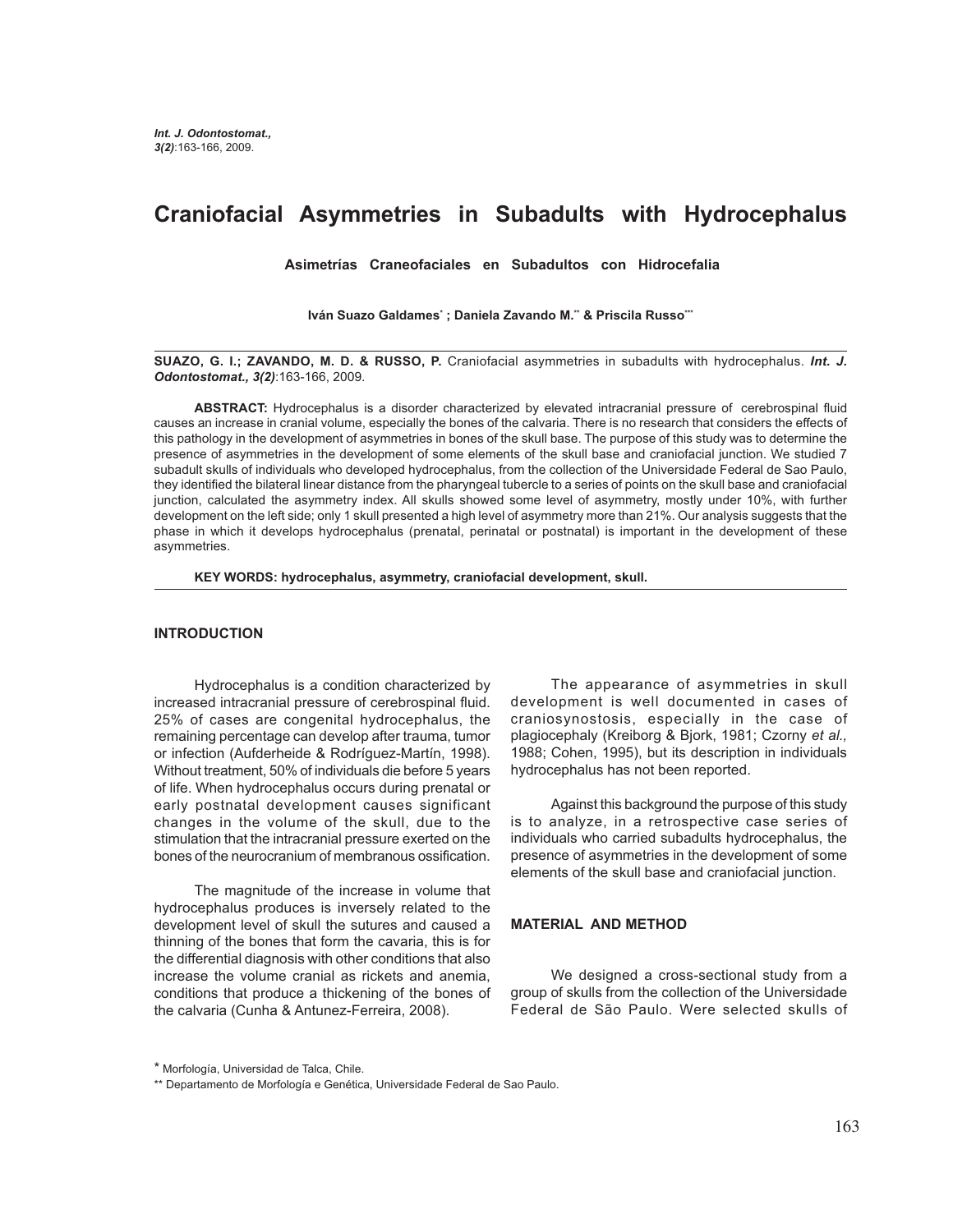subadults individuals diagnosed with hydrocephalus, according to record, and morphological evidence of the presence of this dismorphosis. The skulls were examined and excluded those who had alterations in the bones of the skull base and the zygomatic arch, such as fracture, tissue loss, and so on.

The characteristics of individuals belonging to the 7 skulls that were the sample are in Table I.

The skulls selected were photographed in standard baseline, using a Casio Exilim EX-Z60 6.0 mega pixels and analyzed using a standardized procedure described by Moreira (2006) and Moreira *et al.* (2006).

Table I. Characteristics of individuals with hydrocephalus skulls analyzed. NB: newborn. Racial affinity/Skin color.

| n Skull | Gender | Age       | Racial affinity/Skin color |
|---------|--------|-----------|----------------------------|
| 507     | Male   | 11 months | Mulatto                    |
| 244     | Male   | 5 years   | White                      |
| 396     | Male   | 10 months | White                      |
| 304     | Female | 5 years   | White                      |
| 238     | Female | 9 months  | White                      |
| 188     | Female | NB.       | White                      |
| 496     | Male   | 1 years   | White                      |

#### **Determination of the points.**

**Medium Point**. Pharyngeal tubercle (PT): medium point located on the underside of basilar portion of the occipital bone, give attachment to the superior pharyngeal constrictor muscle and pharyngobasilar fascia. This serves as a reference point from which lines are drawn to the lateral points.

**Lateral points.** Lateral plate of pterygoid process (Pt): Bilateral Point located at the junction of the posterior border of the lateral plate of ptergoides process and the underside of the greater wing of the sphenoid bone.

**Zygomatic arch (C):** Bilateral point located in the medial portion of the junction of the zygomatic



Fig. 1. Photo standardized of female skull individual 5 years of age diagnosed with hydrocephalus. PT: pharyngeal tubercle. Pt: Lateral plate of pterygoid process. CF: carotid foramen. C: Zygomatic arch. SF: Stylomastoid foramen.

process of the temporal bone and the temporal process of zygomatic bone.

**Carotid foramen (CF):** Bilateral point located in the medial portion of the inferior opening of the carotid canal.

**Stylomastoid foramen (SF):** Point bilateral located centrally of stylomastoid foramen.

Linear distances were determined between the point PT and Pt lateral points, C, CF and SF, in the manner as shown in Figure 1.

The dimensions obtained were compared and calculated the asymmetry index (AI) between right and left sides, expressed as a percentage. The formula for calculating the asymmetry index is in Figure 2.

## Asymmetry Index =  $\frac{\text{Right side} - \text{Left side}}{\text{side}}$  x 100 **Right** side

Fig. 2. Formula to calculate the asymmetry index. PT: pharyngeal tubercle. Pt: Lateral plate of pterygoid process. CF: carotid foramen. C: Zygomatic arch. SF: stylomastoid foramen. AI%: Asymmetry index expressed in percentage.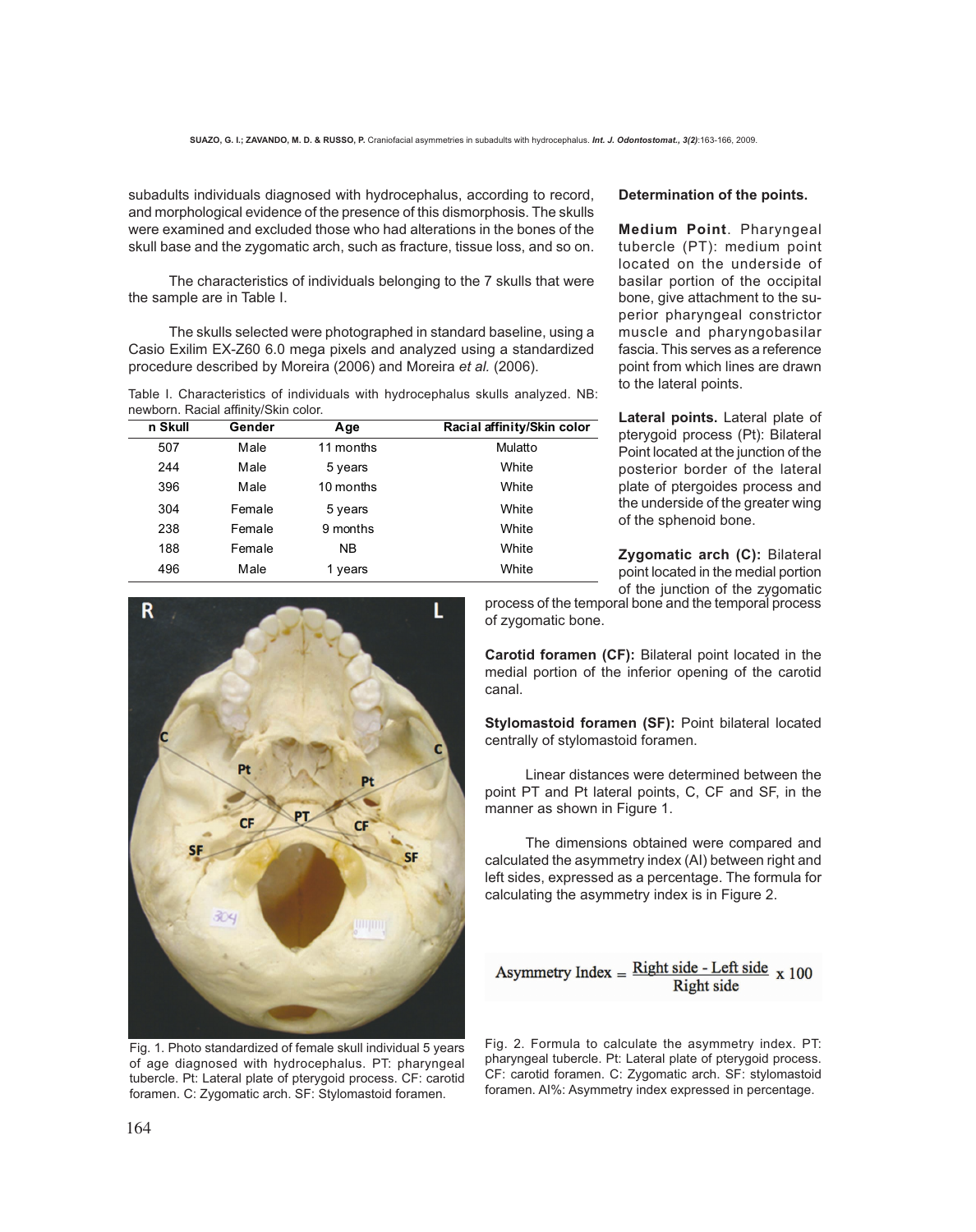### **RESULTS**

Most of the linear dimensions analyzed in the 7 sub-adult skulls of individuals with hydrocephalus were higher in the left side, which meant that the asymmetry index is negative in 4 out of 4 dimensions (skull 496), 3 of the 4 dimensions (skulls 507, 244, 238) and 2 of the 4 dimensions (skull 396 and 304). Only in the skull no 188 all dimensions were greater on the right side.

The largest asymmetries were found in the skulls 188 (with ranges between 21.09 and 1.22) and 396 (between -6.14 and 9.58). The detail of the measured dimensions between the PT and Pt, C, CF and SF, as well as asymmetry indices calculated for each case is in Table II.

Table II. Dimensions measures between the PT and Pt, C, CF and SF and asymmetry index calculated in 7 subjects subadult skulls with hydrocephalus.

|       | <b>Pt</b> |       | C          |       | СF    |            |            | FS    |            |       |       |            |
|-------|-----------|-------|------------|-------|-------|------------|------------|-------|------------|-------|-------|------------|
| Skull | Riaht     | Left  | AI $%$     | Right | Left  | AI%        | Right Left |       | - Al       | Riaht | Left  | Al $%$     |
| 507   | 37.25     | 38.23 | $-2.63087$ | 21.7  | 21.98 | $-1.29032$ | 18.57      | 19.43 | -4.63113   | 33.39 | 33.1  | 0.868524   |
| 244   | 50.92     | 51.32 | $-0.78555$ | 23.14 | 22.93 | 0.907519   | 19.89      | 20.31 | $-2.11161$ | 33.8  | 35.58 | $-5.26627$ |
| 396   | 38.39     | 40.75 | -6.14743   | 26.08 | 27.07 | $-3.79601$ | 15.72      | 14.96 | 4.834606   | 27.96 | 25.28 | 9.585122   |
| 304   | 49.86     | 48.65 | 2.426795   | 23.64 | 23.45 | 0.803723   | 17.98      | 19.03 | -5.83982   | 33.75 | 34.35 | -1.77778   |
| 238   | 36.07     | 36.6  | $-1.46937$ | 25.54 | 23.92 | 6.342991   | 19.2       | 19.63 | $-2.23958$ | 27.64 | 29.34 | $-6.15051$ |
| 188   | 25.41     | 21.65 | 14.79732   | 50.49 | 49.87 | 1.227966   | 21.33      | 16.83 | 21.09705   | 25.69 | 22.9  | 10.86026   |
| 496   | 44.36     | 45.86 | $-3.38142$ | 22.52 | 24.1  | -7.01599   | 15.48      | 17.7  | $-14.3411$ | 29.82 | 30.93 | $-3.72233$ |

## **DISCUSSION**

In our study we found low levels of asymmetry in most of the skulls of immature individuals hydrocephalus analyzed (6 /7, with levels below to 10%), the exception was a case that presented high levels, reaching 21% of bilateral asymmetry in point inferior opening of the carotid canal, with greater development in the right side.

The lack of similar studies do not allow us to compare our results with the literature, however they suggest that the development of asymmetries in patients with hydrocephalus may be related to congenital presence of this alteration, an example is the fact that the skulls with smaller asymmetry index coincided with older individuals of the cases examined (5 years). On the other skull asymmetry with the highest corresponded to newborn individual in which the development of the disturbance must be prenatal. This study presents the limitations of retrospective case

reports, so it is suggested to explore this area with imaging examinations of patients in which it is possible to obtain more information. Yet we allow ourselves to draw some hypotheses regarding the findings in this investigation.

The presence of marked cranial asymmetry in individuals who developed prenatal hydrocephalus suggests that during the final stage of intrauterine development, the forces generated by intracranial stimulus, promotes the eccentric growth of neurocranium (brain growth, increased cerebrospinal fluid pressure) are offset by opposing forces, especially muscle, being this process shaped by the limitations of existing physical space in the uterus in late pregnancy. These limitations are removed in extrauterine life, so even when the muscles no scope to offset the growth stimulus presented by patients with hydrocephalus, it can play a shaping role in the bilateral and relatively symmetrical growth.